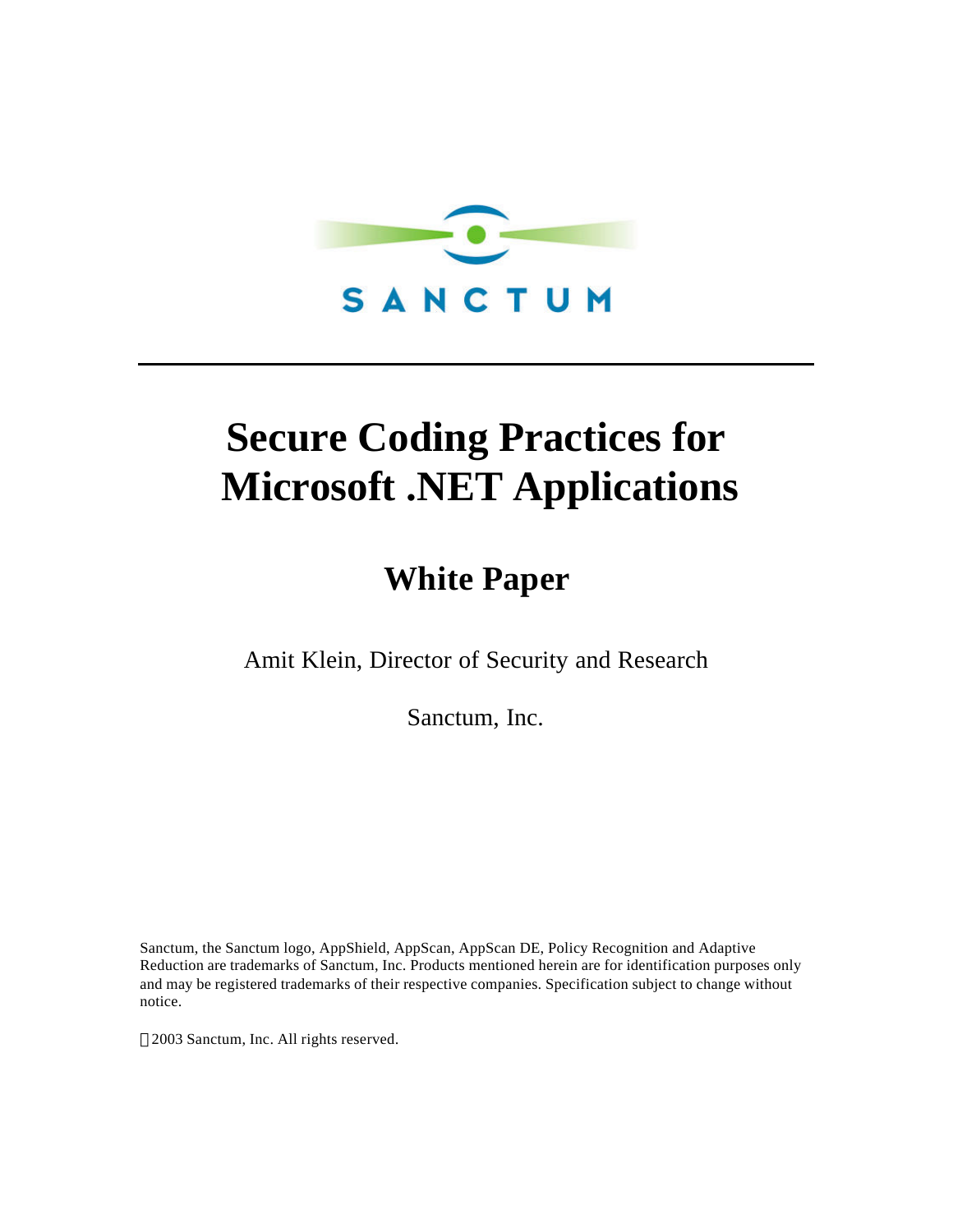## **1.0 Overview**

As .NET applications explode with Web services adoption, security plays a critical role in the implementation of business operations based on these new technologies. This paper will detail the tenants of secure coding specific to .NET applications and give specific suggestions for the Visual Studio .NET environment. Specifically, this paper will focus on five common ASP.NET application security flaws, and recommendations for delivering higher quality applications.

## **2.0 The tenants of secure coding**

## **2.1 Distrust relationship**

The primal sin of all web applications is their tendency to trust user input. It is assumed that since browsers are used to interact with the site, then users – good and bad - are bound by the browser, and can only send data from the browser. This is obviously not true. It is amazingly easy to send any kind of data to the application. In fact, hackers have a rich toolkit of programs whose sole purpose is to provide a means to interact and attack sites outside the boundaries of the browser. From the lowest raw line-mode interface (e.g. telnet), through CGI scanners, web proxies, and web application scanners, attackers have a diverse spectrum of possible attack modes and means.

The only way to counteract the plethora of attack directions, techniques, and tools is to validate user input. Always, all input, all of the time, again and again. Here are some guidelines:

- **1. Assume nothing on user input**
- **2. Formulate your validation criteria for all user input**
- **3. Enforce the validation criteria on all user input**
- **4. Validate the data on a** *trusted* **machine (the server)**
- **5. Trust only what you validated**
- **6. Use multiple-tier validations**

## **Notes:**

- Regarding guideline number 4, it goes without saying that the validation should take place on the server, a trusted platform, as opposed to on the client /browser which cannot be trusted. Client side JavaScript code that validates user input prior to submitting is a nice idea as far as performance and user experience, but from a security point of view, it's meaningless or even worse – it may provide a false sense of security. Anything that runs at the client side can be fooled, and it's especially easy to do so with Javascript code.
- Regarding guideline number 6, it makes sense to perform several, perhaps overlapping validations. For instance, a program may validate all input upon receiving it to make sure it consists of valid characters, and that no field is too long (potential buffer overflow). Some routines may then carry out further validations, making sure that the data is reasonable and valid for the specific purposes it will be used for. A more fine-grained character set validation may be applied, as well as length restriction enforcement.

Secure Coding Practices for Microsoft.Net Applications 2003 Sanctum, Inc. www.Sanctuminc.com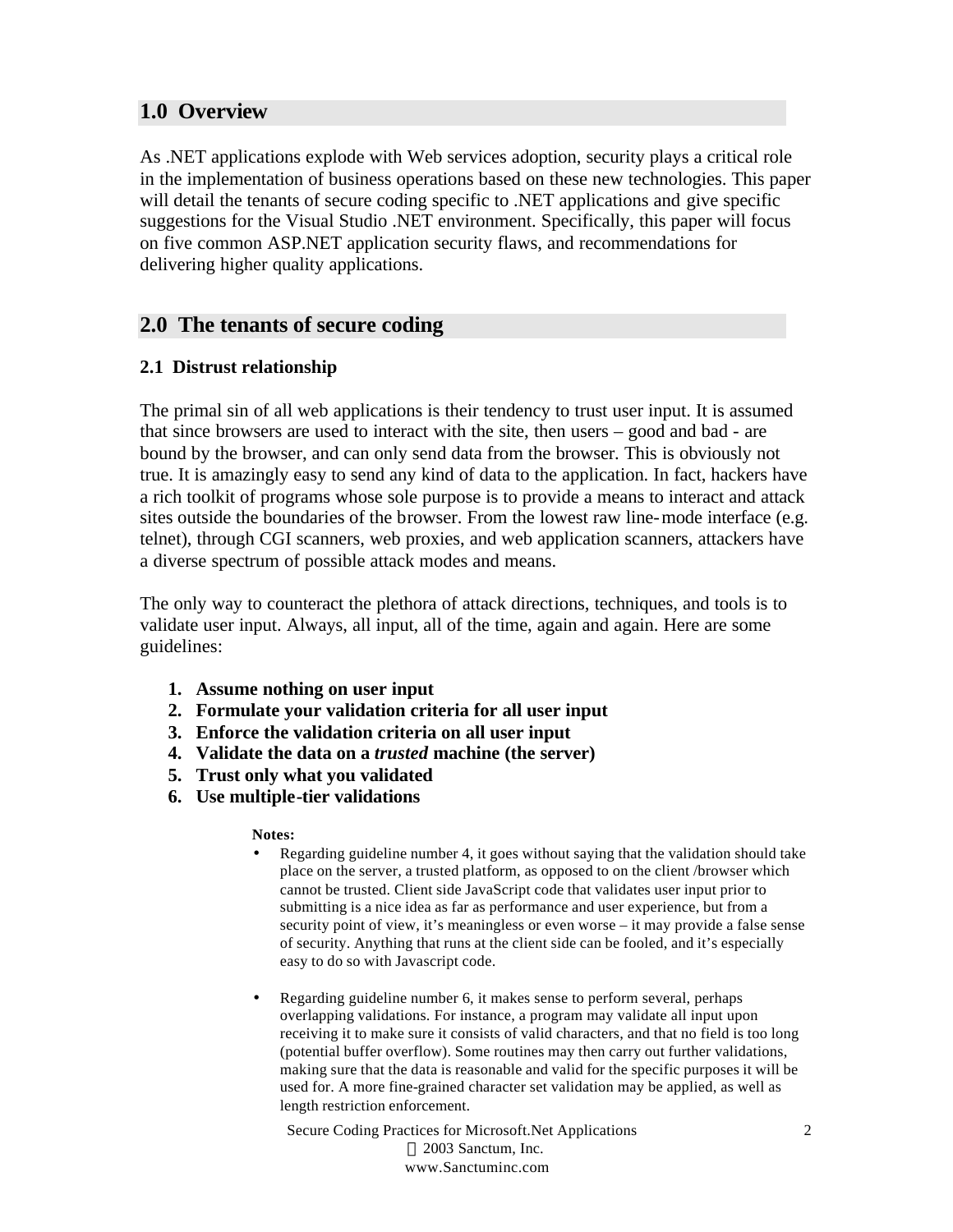## **2.2 Positive Thinking**

The second tenant of secure coding is to formulate the validation in a positive manner. That is, to provide positive security, rather than negative security. Positive security means that only data known to be good is allowed into the system. Unknown, unrecognized or evil data is rejected. Negative security means that only data known to be evil is rejected, while other data, including unrecognized or unknown is allowed.

For example, an input field consisting of user name can be checked for characters that are allowed to be in a user name (e.g. alphanumeric characters) – this provides positive security. On the other hand, the input field can be checked for hazardous characters such as an apostrophe, or for forbidden patterns such as double hyphen– this provides negative security.

|                            | <b>Positive Security</b>    | <b>Negative Security</b>                                 |
|----------------------------|-----------------------------|----------------------------------------------------------|
| Definition                 | All data allowed into the   | All data disallowed into                                 |
|                            | system                      | the system                                               |
| Typical implementation     | Allowed value list,         | Forbidden patterns,                                      |
|                            | allowed characters          | forbidden characters                                     |
| Example - allowing valid   | $[a-zA-Z0-9]{1,20}$ .html   | $\ \ .\  \ \ \  \ .\  \ \ \ .\ .\ .\ /\ .\ .\ $          |
| file name (or blocking     |                             | (block the patterns "",                                  |
| malicious file names via a |                             | $\alpha_1, \ldots, \alpha_n, \alpha_2, \ldots, \alpha_n$ |
| pattern)                   |                             |                                                          |
| Security                   | $High - only valid data is$ | $Low - are all the$                                      |
|                            | allowed                     | hazardous characters                                     |
|                            |                             | listed?                                                  |
|                            |                             | How can one be sure that                                 |
|                            |                             | the patterns suffice, and                                |
|                            |                             | cannot be smartly                                        |
|                            |                             | bypassed?                                                |
| Functionality              | Relatively prone to         | Less prone to blocking                                   |
|                            | blocking valid data         | allowed data (although this                              |
|                            |                             | can still happen, when                                   |
|                            |                             | patterns or forbidden                                    |
|                            |                             | characters are too broadly                               |
|                            |                             | defined)                                                 |

## **2.3 Comparison between positive security and negative security**

Obviously, when achieved, positive security, is superior to negative security, and should be used whenever possible.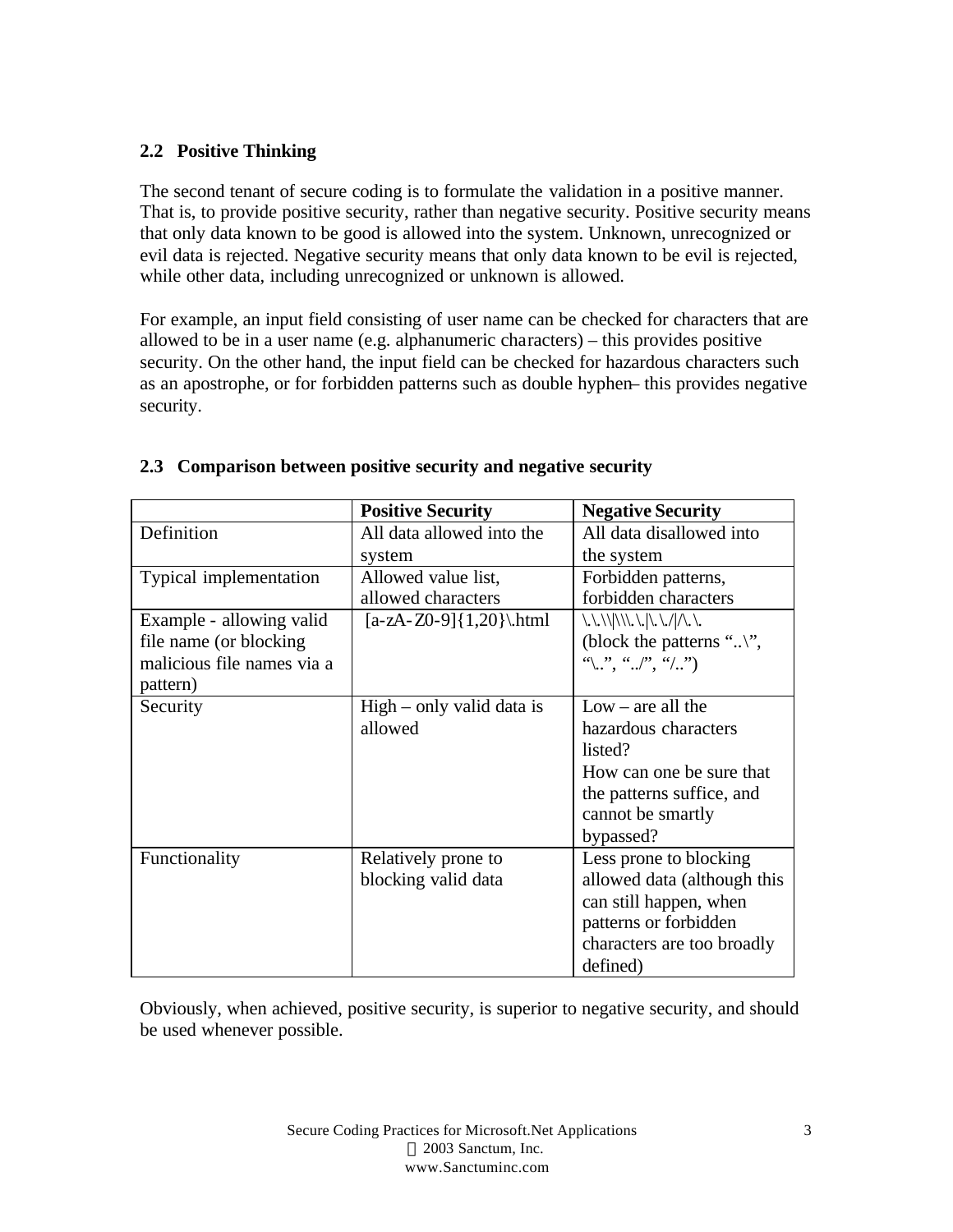## **3.0 "What's wrong with this picture?": Five common ASP.NET security flaws and suggested coding recommendations**

## **3.1 Parameter tampering and ASP.NET field validators**

## *a. The problem – parameter tampering*

Trusting user input is the number one enemy of web application security. But how does this flaw appear in real life?

The major source for user input in a web application is the parameters submitted in HTML forms. Failing to validate these parameters may result in a severe security hole.

*a. Flawed code (C# querying a backend Microsoft SQL server, assuming the variables "user" and "password" are taken as-is from the user input)*

#### **SqlDataAdapter my\_query = new SqlDataAdapter( "SELECT \* FROM accounts WHERE acc\_user='" + user + "' AND acc\_password='" + password + '"', the\_connection);**

**Note:**

The code and examples throughout this paper work for MS-SQL servers, though the ideas are relevant practically to all database servers.

## *b. The result*

While this looks relatively innocent, it in fact opens the gate to a most vicious SQL injection attack. By choosing the input field "user" to be **' OR 1=1--** the attacker can probably log-in into the system as an arbitrary user. A refinement of this is (assuming the attacker knows that the super-user's user name is "admin") to inject the data **admin' --** as the user field, in which case the attacker will be logged in as the super-user. And finally, it may be possible to execute shell commands, simply by appending the appropriate call right after the query, as in **'; EXEC master..xp\_cmdshell('***shell command here***')--**

What's going on here? The programmer assumed that the user input consists of solely "normal" data – real user names, real passwords. These usually do not contain the character ' (apostrophe), which happens to play a major role on SQL's syntax. Therefore, there's no harm in generating the SQL query using valid data. But if the data is invalid and contains unexpected characters, such as ', then the query generated is not the query the programmer intended to execute, and therein lies the attack.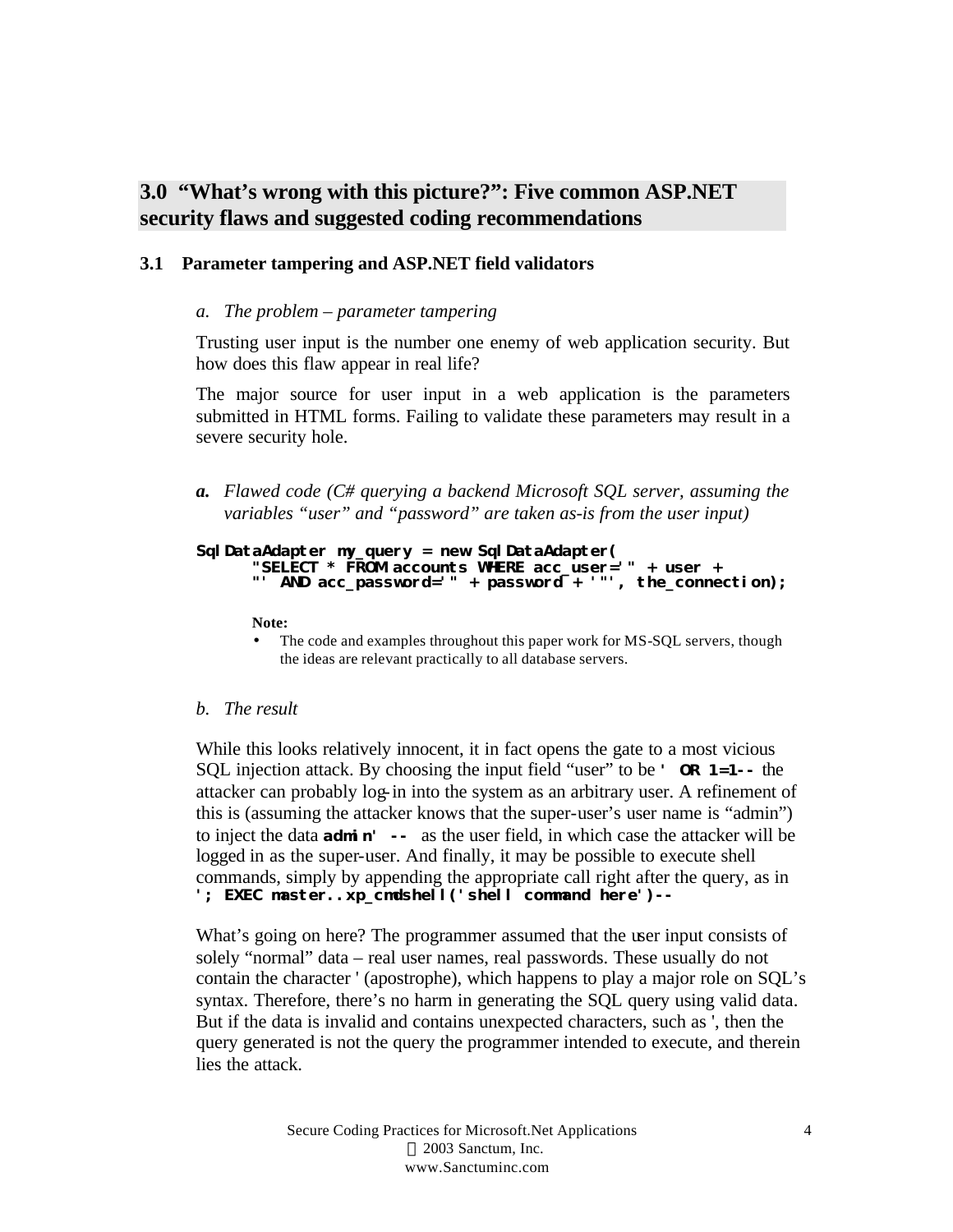## *d. The solution: ASP.NET validators*

Perhaps the most important contribution to ASP.NET's web application security is the introduction of field validators. A field validator, as the name hints, is a mechanism that enables the ASP.NET programmer to enforce some restrictions on the field value, thereby validating the field.

There are several types of field validators. In this case, we can use a regular expression validator (i.e. we use a validator that enforces that the user input field matches a given regular expression). In order to block the attack shown above, we need to forbid the apostrophe character, thus taking the negative security approach – **"[^']\*"**. Better yet, we can formulate a regular expression that allows only alphanumeric characters for this field (thus taking the positive security approach) – **"[a-zA-Z0-9]\*"**.

By incorporating and correctly using the field validator mechanism, the developer can programmatically secure all input fields of the application against attacks such as cross site scripting and SQL injection.

#### **Further Reading:**

- "User Input Validation in ASP.NET" http://msdn.microsoft.com/library/default.asp?url=/library/enus/dnaspp/html/pdc\_userinput.asp
- "Web Forms Validation" http://msdn.microsoft.com/library/default.asp?url=/library/enus/vbcon/html/vboriWebFormsValidation.asp
- "ASP.NET validation in depth" http://msdn.microsoft.com/library/default.asp?url=/library/enus/dnaspp/html/aspplusvalid.asp

## **3.2 Parameter tampering revisited - avoid validator pitfalls (and a note about information exposure)**

## *a. The problem – parameter tampering (take II)*

After reading the above section about ASP.NET field validators, you incorporate validators for every user input field. While you feel you should be safe from parameter tampering, sadly, you are not. How come? There are several pitfalls to the implementation of field validators; here are the important ones:

The first example demonstrates the importance of understanding the processing flow of ASP.NET pages with respect to field validators and error handling.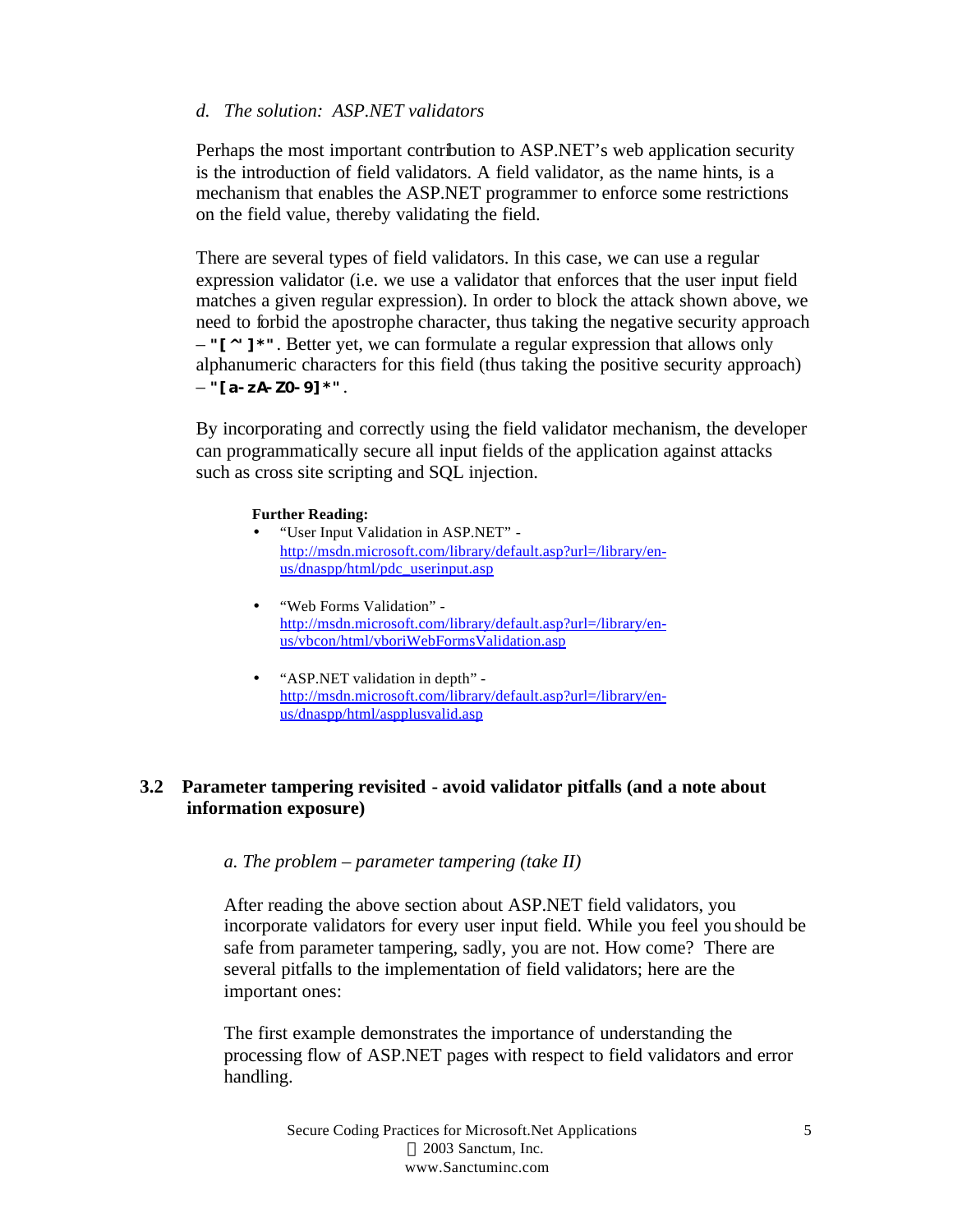### *b. Flawed Code #1*

```
<%@ Page Language="vb" %>
<form method="post" runat="server" ID="Form1">
Please Login<br>
User Name:
   <asp:Textbox ID="user" runat="server"/><br>
      <asp:RegularExpressionValidator 
            ControlToValidate="user" 
            ValidationExpression=
            "[a-zA-Z0-9]{1,10}"
            runat="server" /> 
Password:
   <asp:Textbox ID="pass" runat="server"/><br>
      <asp:RegularExpressionValidator 
            ControlToValidate="pass" 
            ValidationExpression=
            "[a-zA-Z0-9]{1,10}"
            runat="server" /> 
   <asp:Button id="cmdSubmit" runat="server" Text="Submit!" 
OnClick="do_login"></asp:Button>
</form>
<script runat="server">
Sub do_login(sender As Object, e As System EventArgs)
   ' I'm validated, so let's query the database 
   …
End Sub
</script>
```
## *c. Result*

The hacker can ignore the whole security mechanism - the character set validation code, since it does not actually affect the flow of the code. The hacker can, therefore, run SQL injection attacks just as described above.

#### *d. Solution: Field validators must be explicitly checked*

It is not enough to just define a validator for the field in question. Doing so indeed results in an error message in the HTML sent to the client, *as well as*  the whole page being rendered, and processing not stopping once the validator failed. The right approach is to explicitly verify that the validator returned a positive result (logical "true") before proceeding with processing the page and executing sensitive transactions. Verification of the validation can be done per validator, by querying the IsValid property of the validator. Alternatively, the logical AND of all validators is represented by the page property IsValid, which may be queried to get the success of all validators together.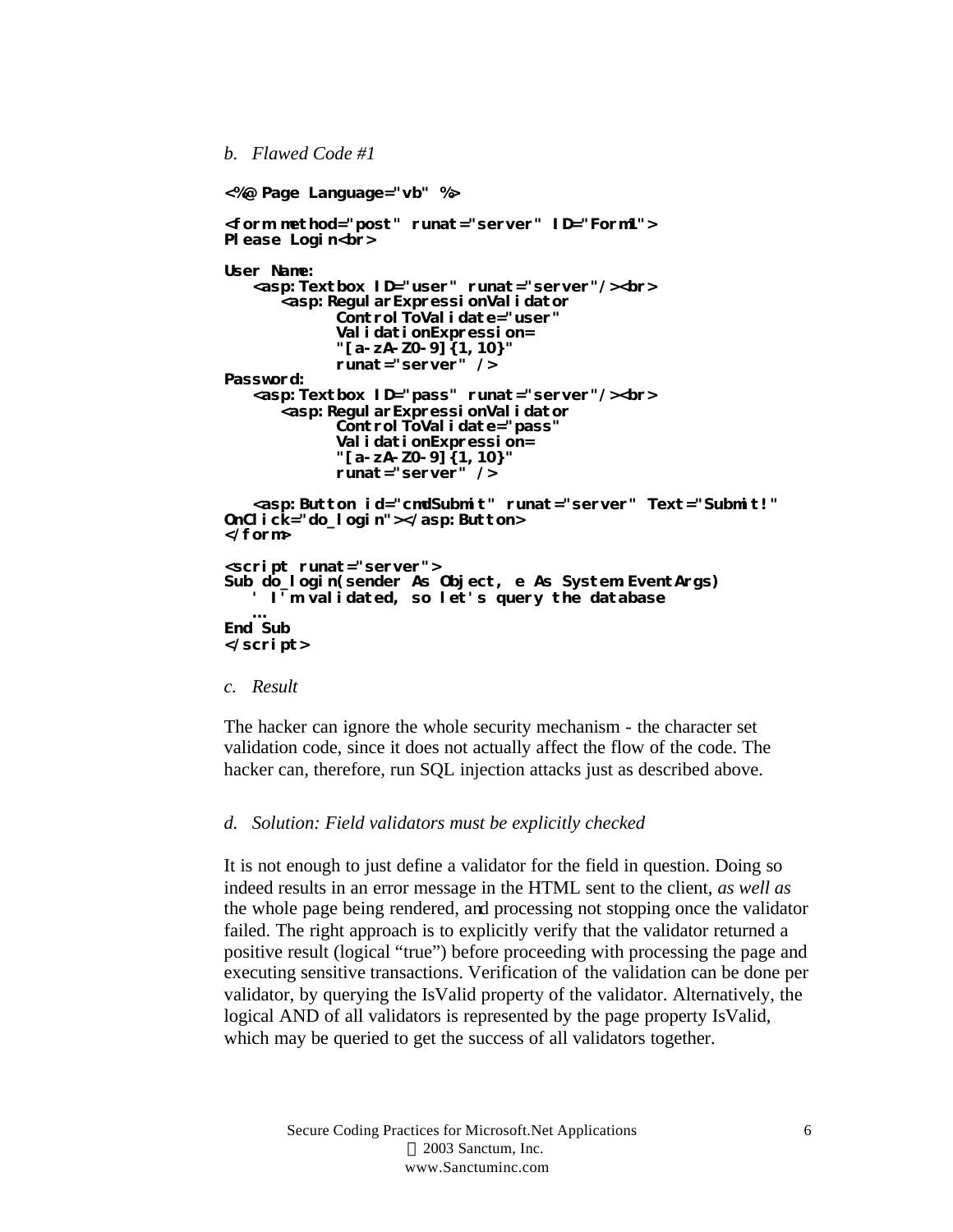A secure version of the above code would be:

```
<%@ Page Language="vb" %>
<form method="post" runat="server" ID="Form1">
Please Login<br>
User Name:
   <asp:Textbox ID="user" runat="server"/><br>
      <asp:RegularExpressionValidator 
            ControlToValidate="user" 
            ValidationExpression=
            "[a-zA-Z0-9]{1,10}"
            runat="server" /> 
Password:
   <asp:Textbox ID="pass" runat="server"/><br>
      <asp:RegularExpressionValidator 
            ControlToValidate="pass" 
            ValidationExpression=
            "[a-zA-Z0-9]{1,10}" 
            runat="server" /> 
   <asp:Button id="cmdSubmit" runat="server" Text="Submit!" 
OnClick="do_login"></asp:Button>
</form>
<script runat="server">
Sub do_login(sender As Object, e As System EventArgs)
   If Page.IsValid Then
         ' I'm validated, so let's query the database 
         …
   Else
         … error handing
   End If
End Sub
</script>
```
**Further reading:**

• "Testing Validity Programmatically for Asp.NET Server Controls" http://msdn.microsoft.com/library/default.asp?url=/library/enus/vbcon/html/vbtsktestingvalidityprogrammatically.asp

The second example is about the correct syntax and usage of the RangeValidator.

*e. Flawed Code #2* 

```
<!-- check for a number 1-9 -->
<asp:RangeValidator … MinimumValue="1" MaximumValue="9" …/>
```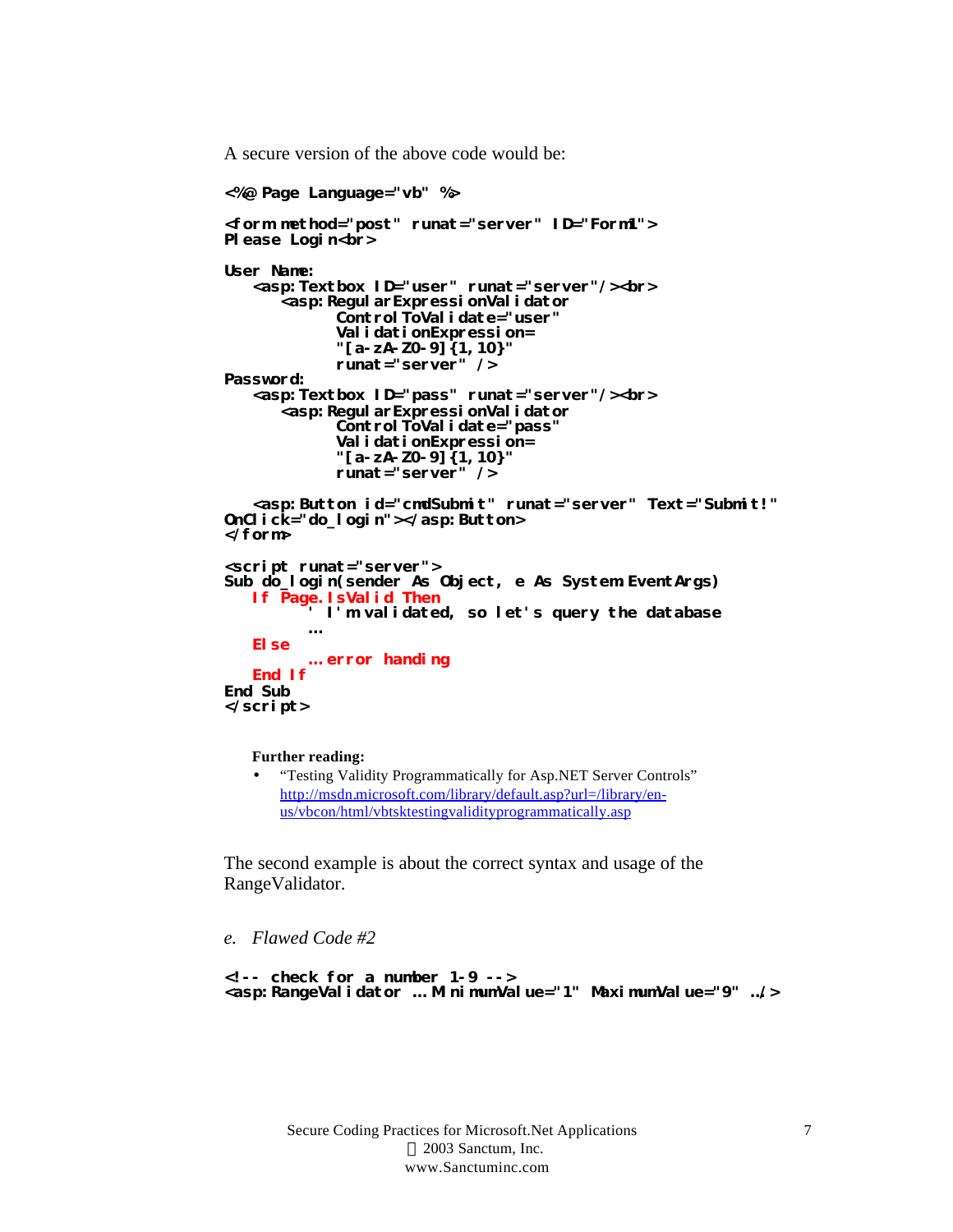## *f. The result*

The hacker can actually enter any positive number to the application (e.g. "123"), as well as some non-numeric data (e.g. "0abcd"). The application may enter an undefined state.

## *g. The solution: Range validation should specify the correct data type*

When using the range validator ASP.NET control, it is important to keep in mind that the Type attribute must be set according to the type of input field expected. The Type attribute defaults to "String". This has a nasty consequence if the developer forgets about it or is unaware to it, as we saw in the above flawed code. Since no Type is specified, ASP.NET assumed "String", meaning that the order is a lexicographical one. Therefore, the validator will only ensure that the string starts with 0-9. Strings such as "0abcd" will be accepted.

The right way to test for integer range is to specify the type as "Integer", e.g.:

```
<!-- check for a number 1-9 -->
<asp:RangeValidator … MinimumValue="1" MaximumValue="9" 
Type="Integer" … />
```
**Further reading:**

• "RangeValidator Control" http://msdn.microsoft.com/library/default.asp?url=/library/enus/cpgenref/html/cpconrangevalidatorcontrol.asp

 The third example is about an easy to miss shortcoming of performing client side verification:

## *h. Flawed code #3*

```
<asp:RegularExpressionValidator 
      ControlToValidate="user" 
      ValidationExpression=
            "Jim|Joe|Charlie|Admin|System|Frank" …
/>
```
## *i. The result*

The attacker gains valuable information – the names of the admin accounts. While this may not be useful for this page (after all, this particular value is allowed), it may be of use in other pages.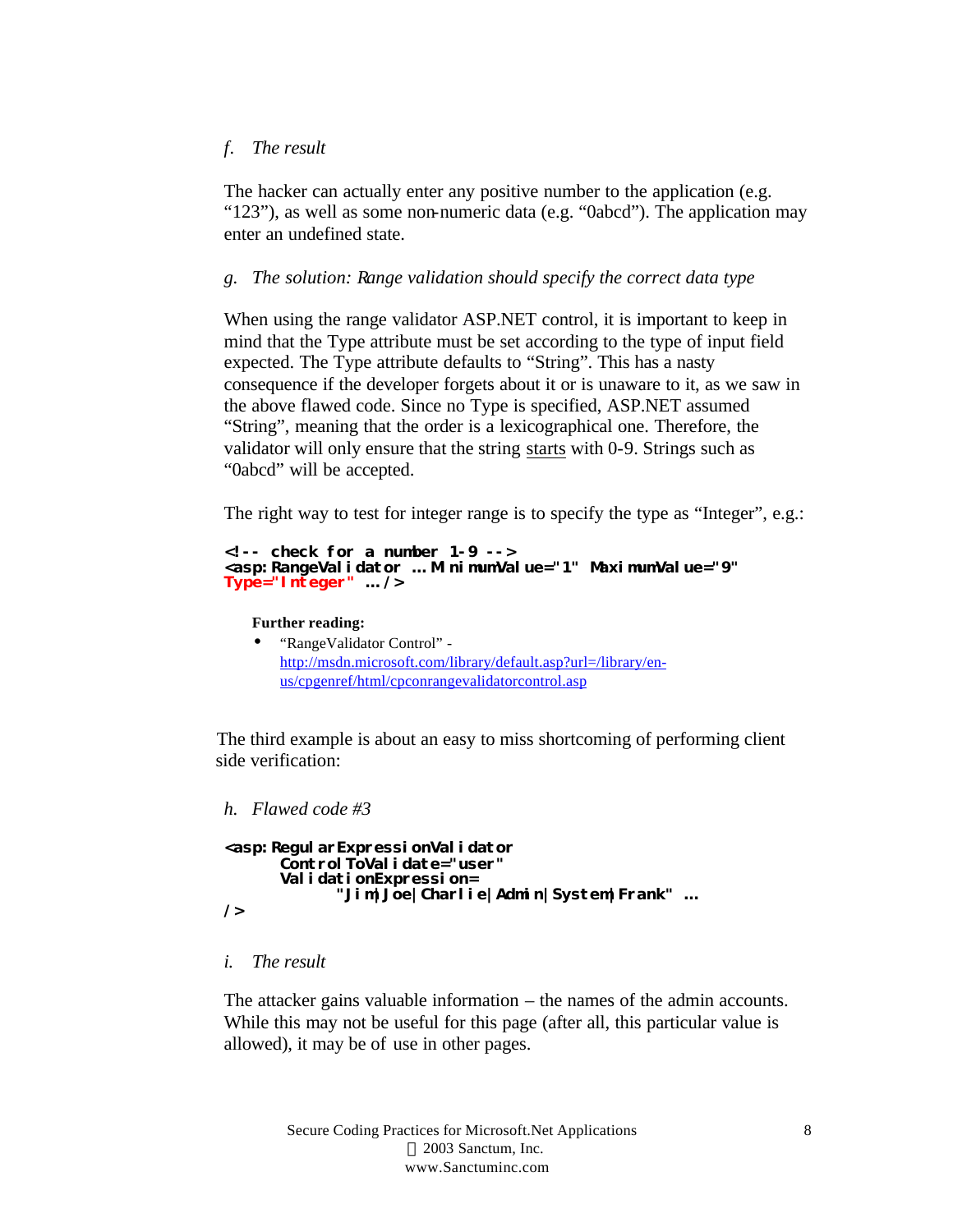This happens since by default, the validator code is executed both at the client side and at the server side. The client side code provides good performance since there is no need for the request to be sent to the server and the response to be returned, and a good user experience with immediate validation before the data is actually sent. The server side code provides security (validation on a trusted machine). The downside to this scheme is that the security validation parameters are exposed to the client, since the same validation is run there. In some cases, this has a negative overall effect.

For example, a system that is designed to let in only certain users through its login page may have a regular expression validator for the user name such as "Jim|Joe|Charlie|Admin|System|Frank". This is definitely the best one can get along the lines of positive security (only the designated 6 usernames are valid), however, since by default the validation is also performed at the client side, this information will be found in the HTML page presented to the client. And consequently, the client may be able to reverse engineer the validator, and learn the name of the (only) 6 valid accounts.

### *j. The solution*

Either disable validating at the client side for validators that may expose sensitive information (this can be done by setting the EnableClientScript property of the validator control to "false"), and/or validate this data using a different mechanism.

The below secure code takes the first approach – validation is carried out at the server side only:

```
<asp:RegularExpressionValidator 
      ControlToValidate="user" 
      ValidationExpression=
            "Jim|Joe|Charlie|Admin|System|Frank" 
      EnableClientScript="False" …
/>
```
**Further reading**

• "Disabling Client Side Validation" http://msdn.microsoft.com/library/default.asp?url=/library/enus/vbcon/html/vbtskdisablingvalidationatruntime.asp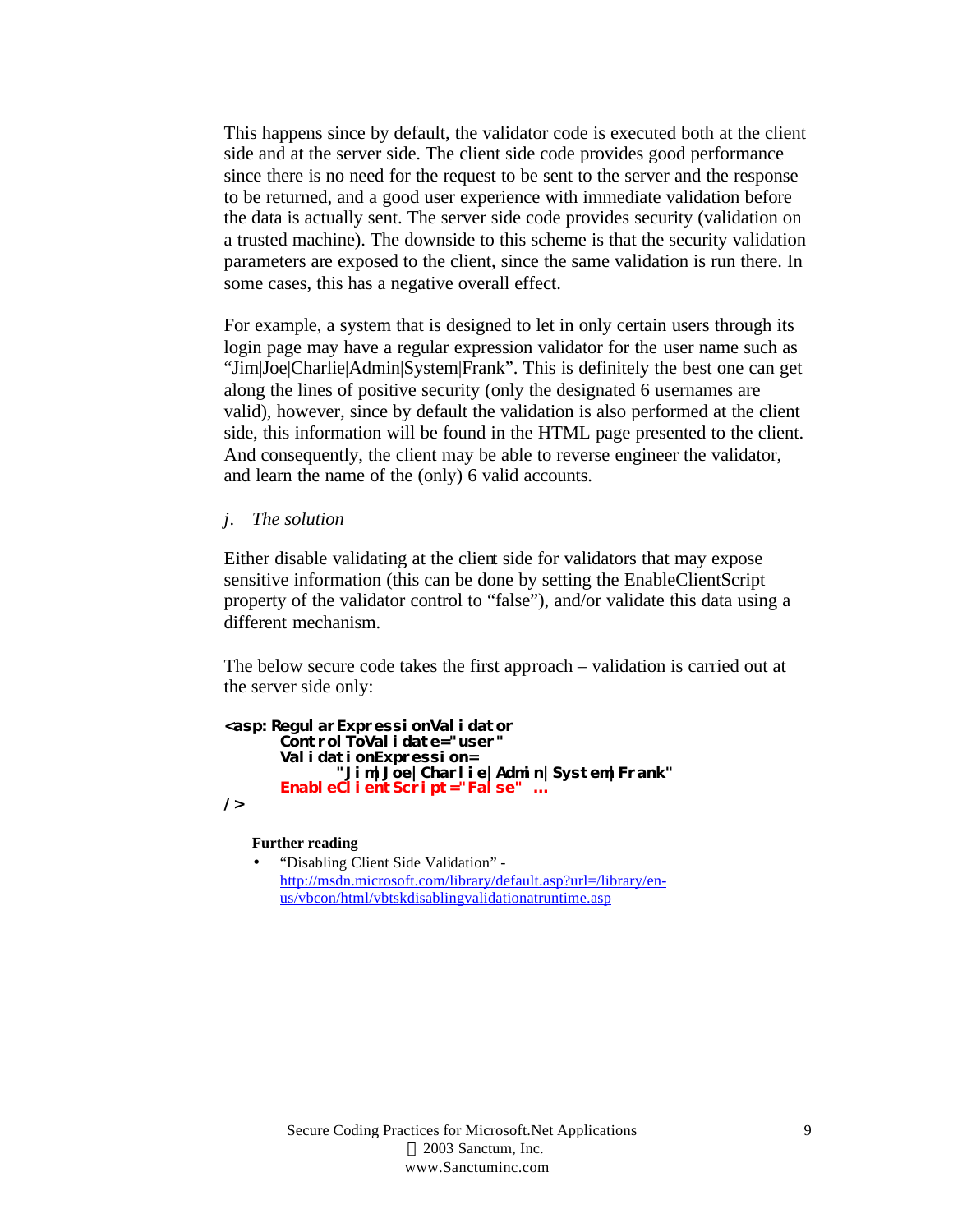## **3.3 Information leakage: Remember that \_\_VIEWSTATE data can be viewed**

### *a. The problem: information about the application internals leaks out*

An often overlooked source for information about ASP.NET application is the \_\_VIEWSTATE hidden field, which can be found in almost all HTML pages. This hidden field is overlooked because it is Base64 encoded, which makes it look like an innocent string of alphanumeric characters (actually, forward slash, plus sign and equal sign are also part of the Base64 character set).

*b. Flawed code (the web.config configuration file)*

```
<configuration>
      …
   <system.web>
        … (no <machineKey> element)
   </system.web>
…
```
#### **</configuration>**

#### *c. Result*

The VIEWSTATE's Base64 encoding can be easily decoded, and the \_\_VIEWSTATE data can be exposed with minimal effort. Now the attacker can see the information that may be sensitive, such as internal state data of the application.

By default, the VIEWSTATE data consists of:

- Dynamic data from page controls
- Data stored explicitly by the developer in the ViewState bag
- Cryptographic signature of the above data

The first two data items appear in the clear, and as such provide an attacker with information about the application. The third item, the cryptographic signature, ensures that the data cannot be tampered with, yet the data itself is not encrypted.

*d. The solution: encrypt the \_\_VIEWSTATE data*

```
<configuration>
      …
   <system.web>
         … 
            <machineKey validation="3DES"/>
             …
   </system.web>
…
</configuration>
```
Secure Coding Practices for Microsoft.Net Applications 2003 Sanctum, Inc. www.Sanctuminc.com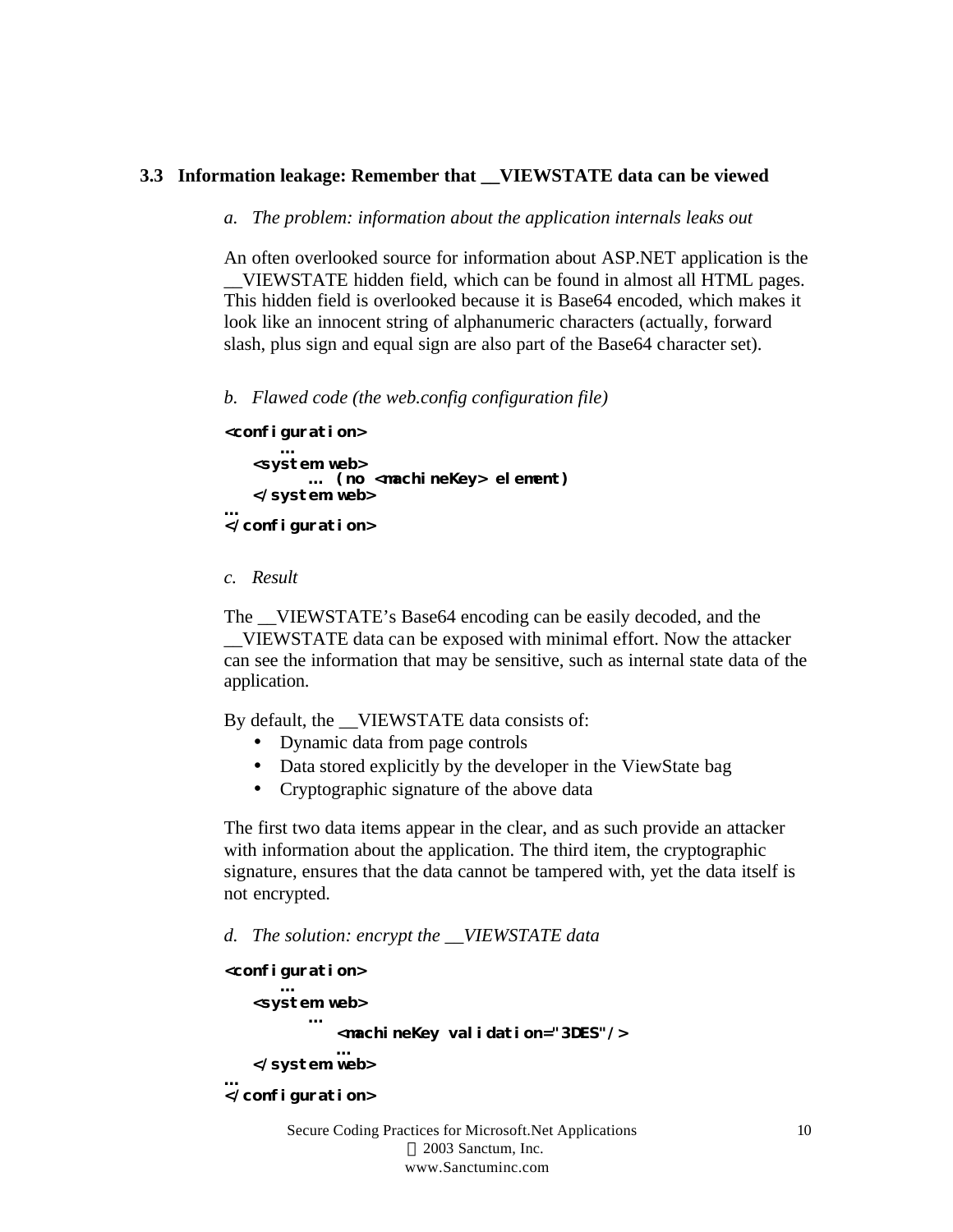#### **Further reading:**

• "Taking a Bite Out of ASP.NET ViewState" http://msdn.microsoft.com/library/default.asp?url=/library/enus/dnaspnet/html/asp11222001.asp

## **3.4 SQL injection - Use SQL parameters to prevent SQL injection**

#### *a. The problem: SQL injection*

The problem was described in the section "parameter tampering" above. Reminder: an SQL query was formed by the script by embedding user input. A malicious character (apostrophe), when placed in the input field, caused the SQL server to execute a query totally different than the one intended.

#### *b. Flawed code*

```
SqlDataAdapter my_query = new SqlDataAdapter(
      "SELECT * FROM accounts WHERE acc_user='" + user + 
      "' AND acc_password='" + password + '"',
      the_connection);
```
#### *c. The result*

Just like the first example, by inserting the apostrophe character, an attacker can completely change the meaning of the SQL query. Consequently, an attacker can shape his/her own query, run different additional queries, and possibly execute SQL commands, which may compromise the server.

#### *d. The solution*

The obvious solution is to allow only the characters that are really needed. But what if apostrophe is in fact needed? In some cases, an apostrophe can be part of a person's name, or part of a perfectly valid English sentence. The more robust approach to SQL injection prevention is the use of SQL parameters API (such as provided by ADO.NET) in order to have the programming infrastructure, and not the programmer, construct the query.

Using such an API, the programmer needs to provide a template query or a stored procedure, and a list of parameter values. These parameters are then securely embedded into the query and the result is executed by the SQL server. The advantage is in the process of embedding the parameters by the infrastructure, since it is guaranteed that the parameters will be embedded correctly. For example, apostrophes will be escaped, thus rendering SQL injection attacks useless.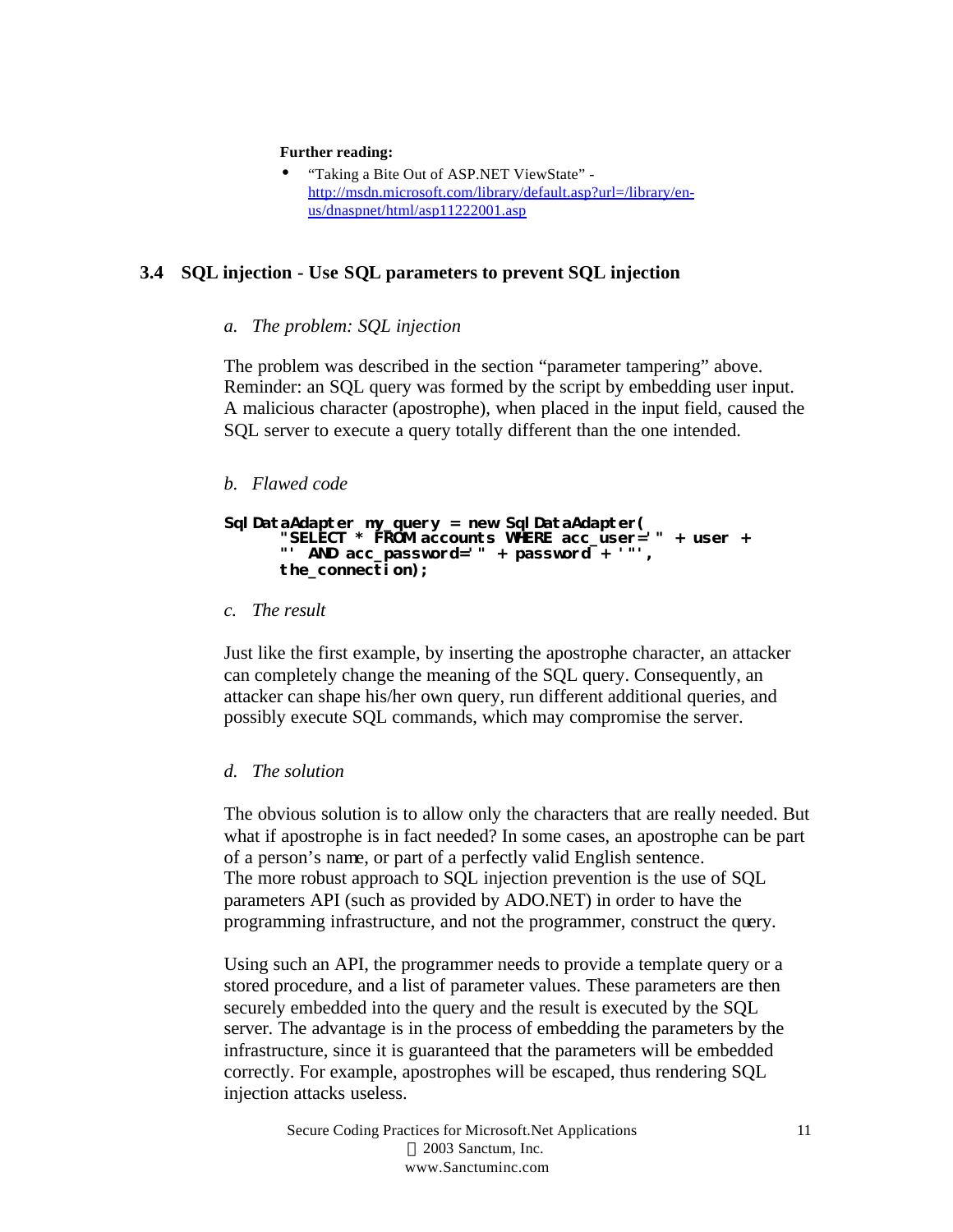So instead of the code in the "parameter tampering" section, use:

```
SqlDataAdapter my_query = new SqlDataAdapter(
      "SELECT * FROM accounts WHERE acc_user= @user AND 
      acc_password=@pass", the_connection);
SqlParameter userParam =
     my_query.SelectCommand.Parameters.Add(
      "@user",SqlDbType.VarChar,20);
userParam.Value=user;
SqlParameter passwordParam =
      my_query.SelectCommand.Parameters.Add(
      "@pass",SqlDbType.VarChar,20);
passwordParam.Value=password;
```
This ensures that the apostrophe character is properly escaped, and will not jeopardize the application or the SQL database. At the same time, the apostrophe will not be blocked, which is an upside of this approach.

#### **Further reading:**

- "Data Access Security" (see the section "SQL Injection Attacks") http://msdn.microsoft.com/library/enus/dnnetsec/html/SecNetch12.asp?frame=true#sqlinjectionattacks
- "Building SQL Statements Securely" http://msdn.microsoft.com/library/default.asp?url=/library/enus/csvr2002/htm/cs\_se\_securecode\_pajt.asp

## **3.5 Cross Site Scripting (insecure composition of HTML pages) – HTML encode outgoing data**

*a. The problem: Cross Site Scripting*

An application vulnerable to cross-site scripting is one that embeds malicious user input to the response (HTML) page. To learn more about cross-site scripting attacks, it is suggested that you read the paper "Cross Site Scripting Explained"at www.sanctuminc.com/pdf/WhitePaper\_CSS\_Explained.pdf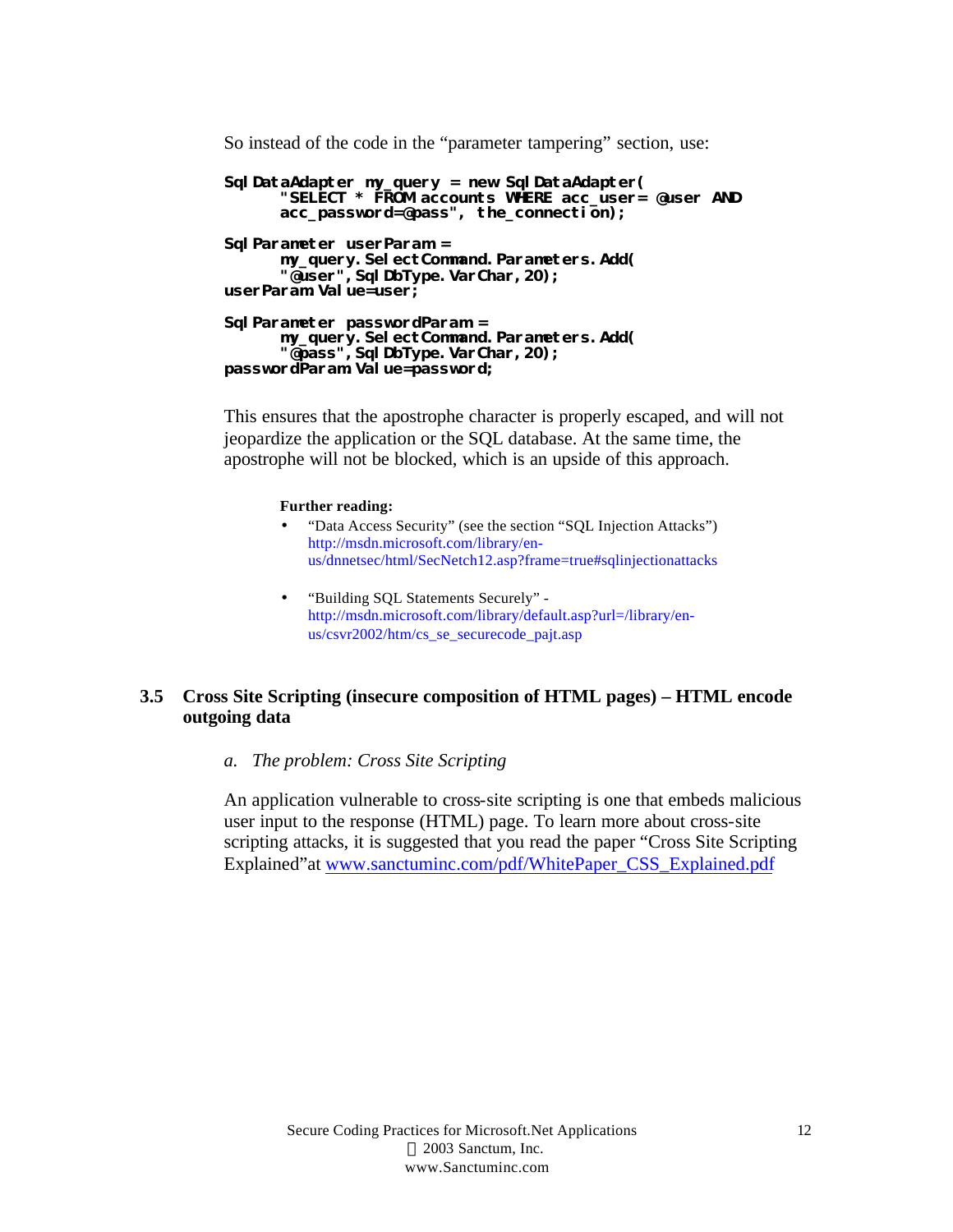## *b. Flawed code*

```
<%@ Page Language="vb" %>
<asp:Label id="Label1" runat="server">INITIAL LABEL 
VALUE</asp:Label>
<form method="post" runat="server" ID="Form1">
Please Provide feedback<br>
   <asp:Textbox ID="feedback" runat="server"/><br>
   <asp:Button id="cmdSubmit" runat="server" Text="Submit!" 
OnClick="do_feedback"></asp:Button>
</form>
<script runat="server">
Sub do_feedback(sender As Object, e As System EventArgs)
   Label1.Text=feedback.Text
End Sub
</script>
```
*c. The result*

…

An attacker can form a malicious request with JavaScript code that will get executed at the client browser when the link is clicked. To see that this is possible, the above script can be fed with the following input:

#### **<script>alert(document.cookie)</script>**

*d. The solution: HTML-encode user data that is sent back in the HTML response*

 On top of user input validation (in this case, does a normal user have to use the less-than symbol and the greater-than symbol? Perhaps these can be considered invalid characters), the classic solution to this problem is to HTML-encode outgoing user data. HTML-encoding of the data presented in the HTML page ensures that this data is not interpreted (by the browser) as anything other than plain text. Thus, the script injection attack is completely de-fanged.

In the above case, this maps simply to adding a function call to HtmlEncode in one place:

## … **Label1.Text=Server.HtmlEncode(feedback.Text)**

As a result, the response HTML stream will contain:

#### $d$ **d**; script> alert(document. cookie) < /script&gt;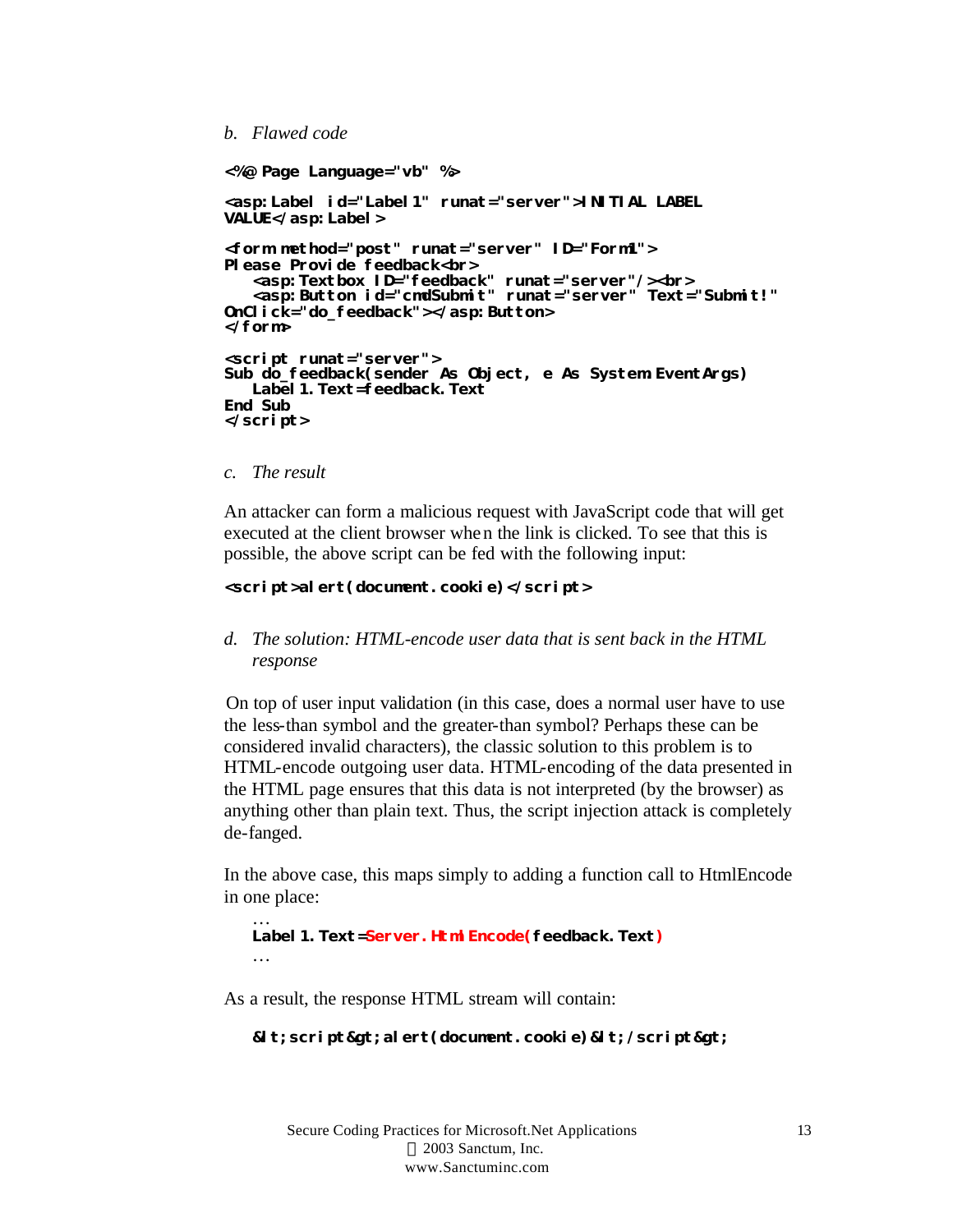Which is indeed harmless – no Javascript code is executed by the browser, because no HTML "script" tag is present. The less-than symbol and greaterthan symbol are replaced by their HTML-encoded version, **&I**t; and **&gt**; respectively.

Note that ideally, this method should be combined with user input validation, thus providing a two tiers security architecture for the application.

## **Further reading:**

- "Cross Site Scripting Explained" http://www.sanctuminc.com/pdf/WhitePaper\_CSS\_Explained.pdf
- "Security Tips: Defend Your Code with Top Ten Security Tips Every Developer Must Know" (see tip #3 – "Prevent Cross-Site Scripting") http://msdn.microsoft.com/msdnmag/issues/02/09/SecurityTips/default.aspx
- "HttpServerUtility.HtmlEncode method" (documentation of the HtmlEncode function) - http://msdn.microsoft.com/library/enus/cpref/html/frlrfSystemWebHttpServerUtilityClassHtmlEncodeTopic.asp?frame=tr ue

## **Note:**

The documentation for HtmlEncode is identical to that of UrlEncode – this seems to be a mistake in HtmlEncode's documentation.

## **4.0 Conclusion**

ASP.NET provides several exciting productivity and security features, but these should be understood and used wisely. Failing to use the ASP.NET functions properly results in an insecure web application. We see therefore that ASP.NET does not exempt the programmer from following coding standards and procedures in order to write safe and secure applications.

The ASP.NET coding standards recommended in this paper are:

- **1. Using ASP.NET validators to validate user input**
- **2. Defining and using validators correctly (avoiding pitfalls and shortcomings of validators)**
- **3. Encrypting the \_\_VIEWSTATE**
- **4. Using SQL parameters to form SQL queries from user data**
- **5. Embedding user data as HTML only after HTML-encoding it**

In order to verify the programmer's adherence to secure coding practices, automatic testing of the application's vulnerability to web application attacks is needed. With the use of an automated security testing tool, this should take place as part of the